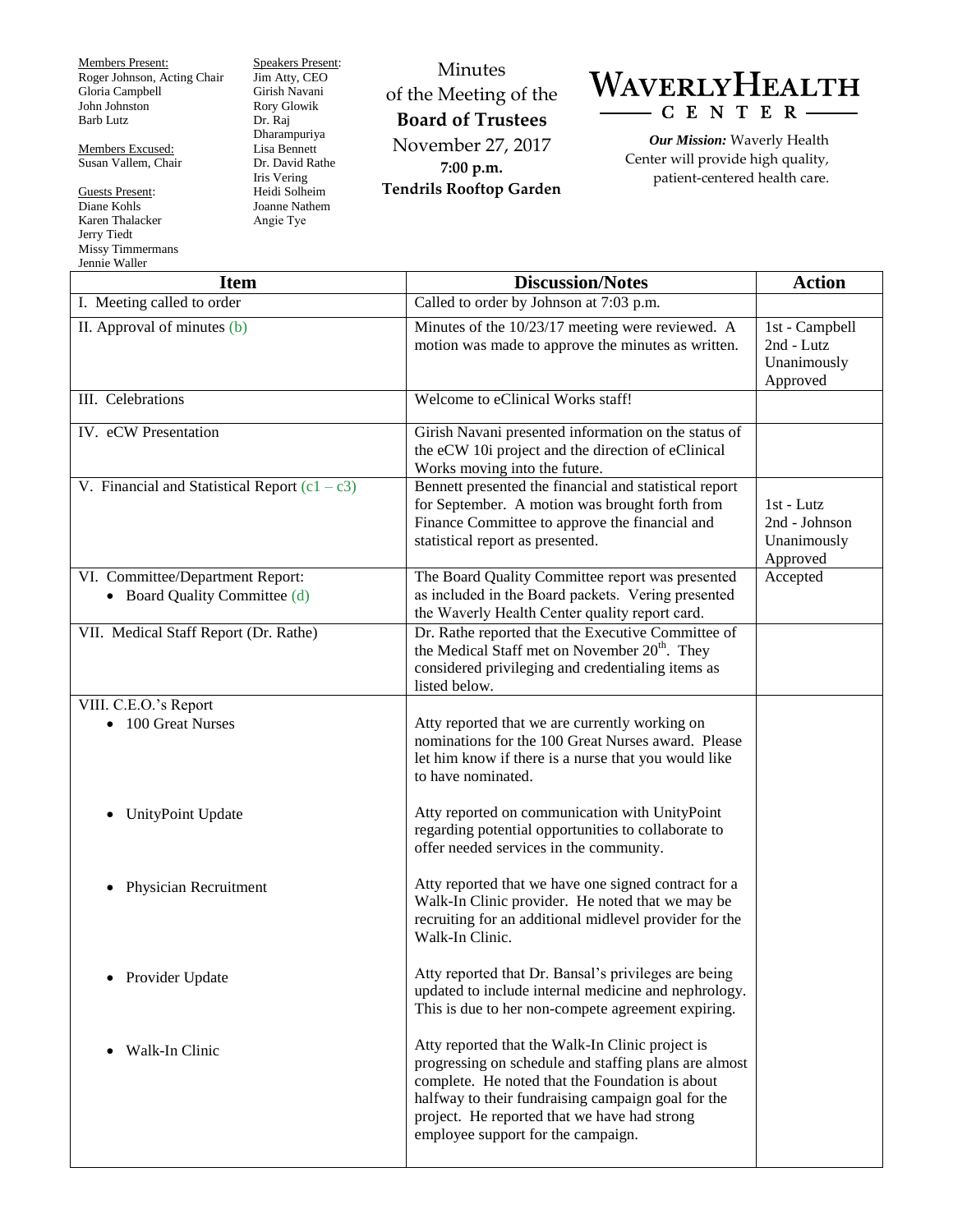| • Building Plans<br>IX. Patient Satisfaction Survey Reports (e)                                                                                                                                                                                                | Atty presented information about the next steps in<br>identifying our building/remodeling plans. He noted<br>that as a part of the USDA financing process, we are<br>required to issue a request for proposal (RFP) for an<br>architect and construction manager. A determination<br>on financing will not be made until the scope of the<br>project is defined and current options are assessed,<br>but following this process will assure that USDA<br>financing requirements are met if that is the best<br>option. A motion was made to issue an RFP for a<br>project architect and construction manager.<br>The patient satisfaction survey results for the period | 1st - Lutz<br>2nd - Johnston<br>Unanimously<br>Approved             |
|----------------------------------------------------------------------------------------------------------------------------------------------------------------------------------------------------------------------------------------------------------------|-------------------------------------------------------------------------------------------------------------------------------------------------------------------------------------------------------------------------------------------------------------------------------------------------------------------------------------------------------------------------------------------------------------------------------------------------------------------------------------------------------------------------------------------------------------------------------------------------------------------------------------------------------------------------|---------------------------------------------------------------------|
|                                                                                                                                                                                                                                                                | ending September 30th were included in the Board<br>packets.                                                                                                                                                                                                                                                                                                                                                                                                                                                                                                                                                                                                            |                                                                     |
| X. Old Business                                                                                                                                                                                                                                                | None.                                                                                                                                                                                                                                                                                                                                                                                                                                                                                                                                                                                                                                                                   |                                                                     |
| XI. New Business<br>• Biomedical Agreement (f)                                                                                                                                                                                                                 | Bennett presented a 3 year agreement for biomedical<br>services with HMS. A motion was made to approve<br>the agreement as presented.                                                                                                                                                                                                                                                                                                                                                                                                                                                                                                                                   | 1st - Campbell<br>2nd - Lutz<br>Unanimously<br>Approved             |
| Dishwasher Lease                                                                                                                                                                                                                                               | Nathem presented a lease agreement for a<br>dishwasher to replace our current failing equipment.<br>Nathem reported that needed updates to equipment<br>will require building renovations that may be<br>addressed as we move forward with remodeling.<br>This lease allows us to replace the equipment in the<br>current space until a more permanent solution can be<br>achieved. Nathem noted that we will not be subject<br>to an early termination penalty if we purchase from<br>the lease vendor. A motion was made to approve the<br>5 year lease agreement as presented.                                                                                       | 1st - Campbell<br>2nd - Johnston<br>Unanimously                     |
| <b>Life Safety Drawings</b><br>$\bullet$                                                                                                                                                                                                                       | Bennett reported on the need to update our life safety<br>drawings. A motion was made to approve engaging<br>InVision Architecture to update our life safety<br>drawings at a cost not to exceed \$38,000.                                                                                                                                                                                                                                                                                                                                                                                                                                                              | Approved<br>1st - Campbell<br>2nd - Lutz<br>Unanimously<br>Approved |
| Human Resources Annual Report (g)<br>$\bullet$                                                                                                                                                                                                                 | Tye presented the Human Resources annual report as<br>included in the Board packet.                                                                                                                                                                                                                                                                                                                                                                                                                                                                                                                                                                                     |                                                                     |
| Provisional Appointment to Medical Staff:<br>$\bullet$<br>• Shane Faltys, CRNA - Courtesy<br>(Locums), Anesthesia, Recruiting<br><b>Resources</b><br>Change in Category from Courtesy to<br>٠<br>Consulting-Provisional:<br>• John Alcini, MD - Radiology, RCI | Privileging items were presented as individually<br>listed at left. All files have been reviewed by the<br>Executive Committee of the Medical Staff. The<br>Executive Committee recommends approval. A<br>motion was made to approve all privileging items as<br>individually considered and recommended by the<br>Executive Committee of the Medical Staff.                                                                                                                                                                                                                                                                                                            | 1st - Johnston<br>2nd - Lutz<br>Unanimously<br>Approved             |
| Change in Status - Provisional to Regular<br>$\bullet$<br>Status:<br>• Don Gale, MD – Consulting (Locums),<br>Pathology, Allen Pathology/Comp<br>Health<br>· Jill Paulsen, CRNA - Courtesy<br>(Locums), Anesthesia, Recruiting<br>Resources                    |                                                                                                                                                                                                                                                                                                                                                                                                                                                                                                                                                                                                                                                                         |                                                                     |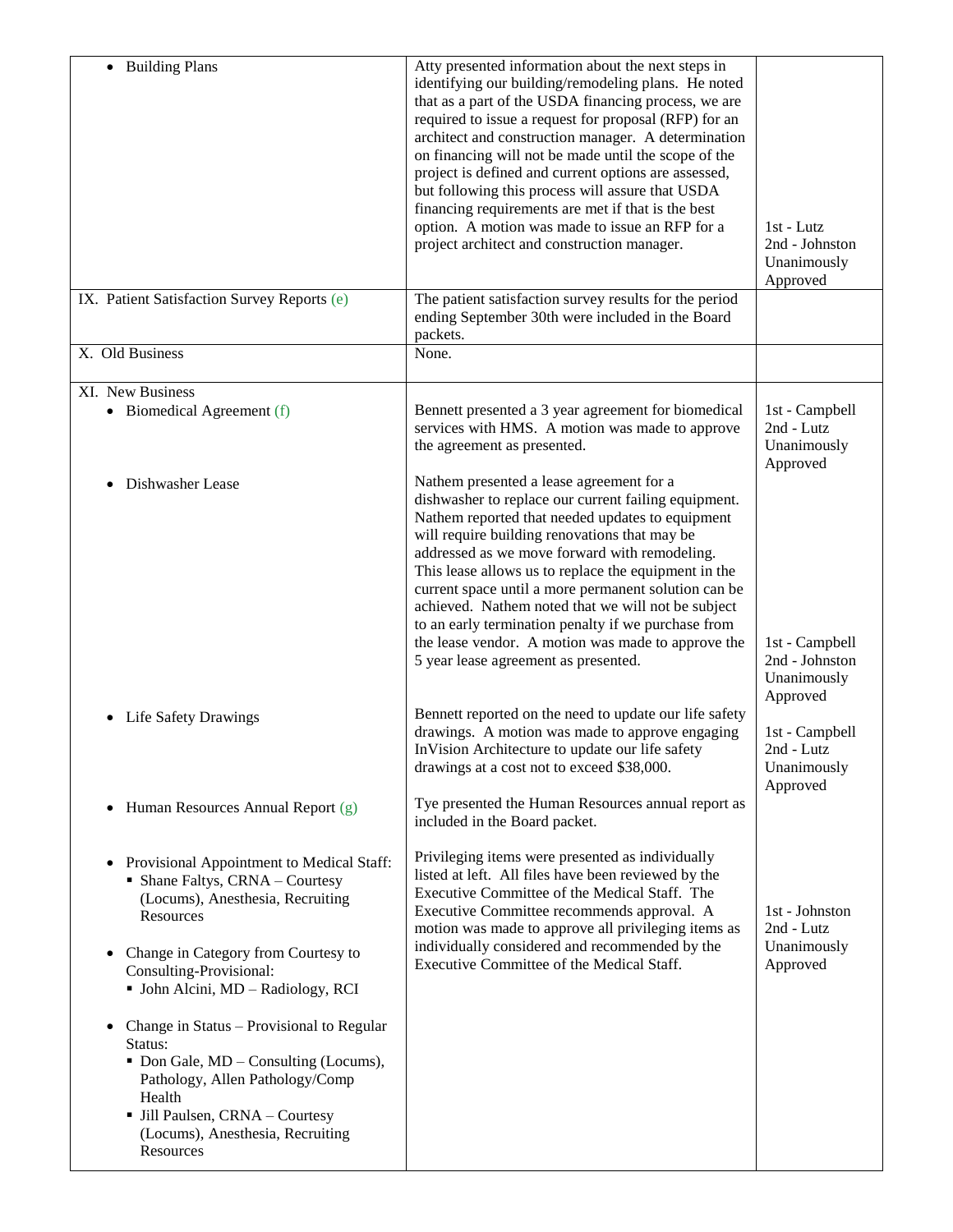| <b>Continuation of Provisional Status:</b><br>• Charles Cibula, DPM - Courtesy,<br>Podiatry, CV Podiatry<br>Stephen Gogel, OPA-C - Courtesy, OPA<br>(with Dr. Eagan), WFHC<br>• Dennis Mangrich, OPA-C – Courtesy,<br>OPA (with Dr. Stanford), WFHC<br>• Nicholas Schmerbach, DPM - Courtesy,<br>Podiatry, CV Podiatry<br>• Updated Privileges:<br>Renu Bansal, MD - Active, Internal<br>Medicine/Nephrology, WHC                |                                                                                                                                                                                                                                                                                                                                                                                                                                                                                                                                                                             |                                                         |
|----------------------------------------------------------------------------------------------------------------------------------------------------------------------------------------------------------------------------------------------------------------------------------------------------------------------------------------------------------------------------------------------------------------------------------|-----------------------------------------------------------------------------------------------------------------------------------------------------------------------------------------------------------------------------------------------------------------------------------------------------------------------------------------------------------------------------------------------------------------------------------------------------------------------------------------------------------------------------------------------------------------------------|---------------------------------------------------------|
| New Policies & Procedures:<br>• Organ and Tissue Donation Protocol (h)                                                                                                                                                                                                                                                                                                                                                           | The revised policy listed at left was presented for<br>review as included in the Board packets. The policy<br>has been reviewed by the Executive Committee of<br>the Medical Staff and is recommended for approval.<br>A motion was made to approve the policy as written.                                                                                                                                                                                                                                                                                                  | $1st - Lutz$<br>2nd - Campbell                          |
| Finance Committee (i)                                                                                                                                                                                                                                                                                                                                                                                                            | Bennett reported that the Finance Committee met<br>this morning. Minutes from the meeting were<br>included in the Board packet. Bennett reported that<br>our Medicare cost report is due to be filed by<br>November 30 <sup>th</sup> . We are anticipating a \$170,940<br>lump sum payment as a result of the cost report.<br>Bennett noted that Finance Committee will not meet<br>in December, and the financial reports will not be<br>complete for the Board meeting. They will be<br>distributed following the meeting and will be<br>approved at the January meeting. | Unanimously<br>Approved                                 |
| $\blacksquare$ Capital Report (i1)                                                                                                                                                                                                                                                                                                                                                                                               | Bennett presented the capital report as included in<br>the Board packets. She noted that all capital<br>purchase FYIs will be reported to the Board through<br>this report.                                                                                                                                                                                                                                                                                                                                                                                                 |                                                         |
| $\blacksquare$ Capital Requests – None                                                                                                                                                                                                                                                                                                                                                                                           | There were no capital requests.                                                                                                                                                                                                                                                                                                                                                                                                                                                                                                                                             |                                                         |
| $\blacksquare$ Cash Transfer Report (i2)                                                                                                                                                                                                                                                                                                                                                                                         | Bennett presented the cash transfer report as included<br>in the Board packets. She noted that this will be<br>included in the Board packets as a record of transfers<br>from/to Board designated savings.                                                                                                                                                                                                                                                                                                                                                                  |                                                         |
| ■ Financial Assistance                                                                                                                                                                                                                                                                                                                                                                                                           | There were no applications for financial assistance.                                                                                                                                                                                                                                                                                                                                                                                                                                                                                                                        |                                                         |
| Planetree Update                                                                                                                                                                                                                                                                                                                                                                                                                 | Solheim presented a Planetree update, noting that we<br>have decided to apply for recertification. We will<br>submit our application by the end of December, and<br>anticipate having a site visit in March or April.<br>Discussion was held on rebranding from Planetree to<br>patient-centered care.                                                                                                                                                                                                                                                                      |                                                         |
| XII. Closed Session<br>Iowa Code Chapter 21.5.1(1) - Closed session to<br>discuss patient care quality and process<br>improvement initiatives in a meeting of a public<br>hospital or to discuss marketing and pricing<br>strategies or similar proprietary information in a<br>meeting of a public hospital, where public<br>disclosure of such information would harm such a<br>hospital's competitive position when no public | A motion was made to move into closed session at<br>8:39 p.m. for the purposes identified at left.                                                                                                                                                                                                                                                                                                                                                                                                                                                                          | 1st - Campbell<br>2nd - Lutz<br>Unanimously<br>Approved |